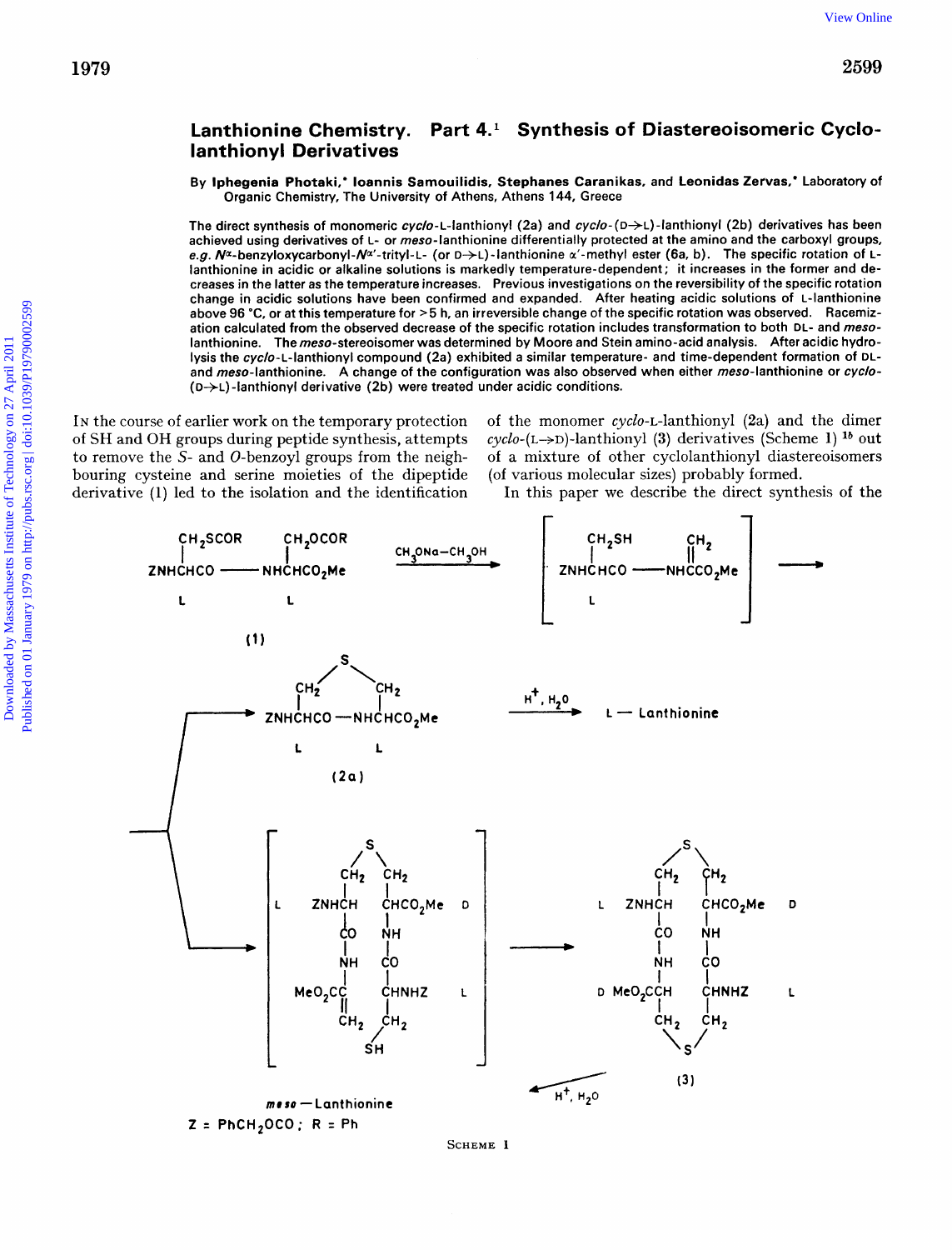diastereoisomeric cyclo-L-lanthionyl (2a) and cyclo-  $(D \rightarrow L)$ -lanthionyl (2b) derivatives (Scheme 2) by methods which we also require for the synthesis of lanthioninecontaining cyclo-peptides resembling those which occur naturally.

### RESULTS **AND** DISCUSSION

The condensation of **N-benzyloxycarbonyl-L-cysteine**  with  $\beta$ -chloro-L- or -D-alanine (Scheme 2) in aqueous alkaline solution under nitrogen, led to the isolation of monobenzyloxycarbonyl lanthionines (4a or c) in moderate yields. Much better yields of compound (4a) or its diastereoisomer (4b) have been obtained by condensation of N-benzyloxycarbonyl- $\beta$ -L- or -D-chloroalanine with L-cysteine in a two-phase system of tetrahydrofuran and aqueous alkaline solution using benzyltrimethylammonium hydroxide (Triton B) as a phase transfer catalyst.<sup>3</sup> It should be noted that owing to the differential protection of a-amino-groups, the two asymmetric  $\alpha$ -carbon atoms of *meso*-lanthionine are unsymmetrically substituted. Therefore derivatives of *meso*lanthionine such as *e.g.* (4b) and (4c) are enantiomers.\* 2600 [View Online](http://dx.doi.org/10.1039/p19790002599) distances<br>institute of Technology (26) and cycle antihionine and n-hamiltonine . The above field<br>institute on this controller the probability of the probability of the<br>signal point of the field of the pro

Monobenzyloxycarbonyl-L- and  $-(D\rightarrow L)$ -lanthionine (4a, b) were transformed by known methods of esterification,<sup>4</sup> tritylation,<sup>5</sup> and partial saponification to  $N^{\alpha}$ benzyloxycarbonyl-N<sup>a'</sup>-trityl-L- and -(D->L)-lanthionine  $\alpha'$ -methyl esters (6a or b). Because of the steric hindrance exerted by the  $\alpha$ -N-trityl group, the neighbouring  $\alpha$ -carboxyl ester group is resistant to saponification  $5$  and has been preserved in compounds (6a, b). Transformation to the  $p$ -nitrophenyl esters<sup>6</sup> (7a, b), followed by detritylation  $5$  and cyclization  $7$  of these active esters in the presence of hydroxybenzotriazole  $8$  led to the cyclolanthionyl derivatives (2a) and (2b). Using an alternative method the cyclic compound (2a) was obtained by detritylation of compound (6a) and cyclization using dicyclohexylcarbodi-imide <sup>9</sup> in the presence of Nhydroxysuccinimide.<sup>10</sup>

The cyclo-L-lanthionyl derivative (2a) prepared as above proved to be identical with that prepared indirectly  $1a, b$  as shown in Scheme 1. On the other hand the monomeric structure of the  $cyclo-(D\rightarrow L)$ -lanthionyl derivative (2b) was demonstrated by molecular-weight determination. In the case of compound (2a) the free amino-acid cyclo-L-lanthionyl (10) could also be obtained, in very good yield, by saponification and debenzyloxycarbonylation.

Amino-acid analysis of the cyclo-L-lanthionyl derivative  $(2a)$  <sup>16</sup> after acid hydrolysis showed the presence of variable amounts of meso-lanthionine. This is in agreement with the observation of Gross and Morell<sup>2a</sup> that ' L-lanthionine when exposed to the conditions of standard acid hydrolysis is transformed to *meso-*  lanthionine and DL-lanthionine '. The above findings, prompted us to study and to prove the temperaturedependence of the specific optical rotation of L-lanthionine in acidic solutions.lb Table **1** contains new and more accurate data obtained in both acidic and alkaline conditions.

### **TABLE 1**

### Temperature-dependence of the specific optical rotation of L-lanthionine at 589 nm

|                                     | (a) In 6 <sub>N</sub> HCl $(c 5)$                |        |        |        |        |         |
|-------------------------------------|--------------------------------------------------|--------|--------|--------|--------|---------|
| $\theta_c$ /°C                      | 7                                                | 20     | 25     | 30     | 40     | 50      |
| $[\alpha]_{\textbf{D}}$             | $-0.7$                                           | $+1.4$ | $+2.9$ | $+4.2$ | $+6.5$ | $+8.8$  |
| $\theta_{\rm c}/^{\circ}C$          | 60                                               | 70     |        |        |        |         |
| $\lceil \alpha \rceil$ <sub>D</sub> | $+10.7 + 12.1$                                   |        |        |        |        |         |
|                                     | (b) In 2.4 $\mu$ NaOH (c 5)                      |        |        |        |        |         |
| $\theta_c$ /°C                      | $\overline{7}$                                   | 15     | 23     | 35     | 40     | 45      |
|                                     | $\lbrack \alpha \rbrack_{\text{D}} \qquad +13.7$ | $+9.7$ | $+7.7$ | $+3.2$ | $+1.8$ | $+0.24$ |
| $\theta_c$ /°C                      | 50                                               | 55     | 60     | -70    |        |         |
| $\lceil \alpha \rceil_D$            | $-1.1$                                           | $-2.3$ | $-3.5$ | $-5.7$ |        |         |

Since L-lanthionine can be considered as an S-substituted L-cysteine derivative, the great temperature dependence of its optical rotation in acidic solution can be compared with the similar behaviour of some other thioether derivatives of L-cysteine reported in the literature.12

The change of the molecular optical rotation of Llanthionine in 6N hydrochloric acid is approximately linear over the temperature range studied and the calculated temperature coefficient  $\Delta [M]_n / \Delta T$  is positive  $(0.4-0.5)$  and comparable with those of the thioethers mentioned above.<sup>12a</sup>

What is more important is our observation  $1<sup>b</sup>$  that changes in the optical rotation in acidic solutions heated to *ca.* 96 **"C** for 5 h, are reversible, whereas heating either above 96 "C, or at this temperature but for a longer period of time, results in optical inactivation, *i.e.* racemization of L-lanthionine [in this case ' racemization ' includes the transformation of L-lanthionine to either of the diastereoisomeric forms racemic (DL) or meso-lanthionine]. We have now examined the percentage of *meso*-lanthionine  $\ddagger$  produced after heating L-lanthionine under acidic conditions at different temperatures for varying periods of time. These results are shown in Table 2. As with the optical inactivation, the percentage of meso-lanthionine increases with the temperature and/or the duration of heating. **A** comparison of the optical rotation data  $^{1b}$  with the data of Table 2 shows that above the critical temperature of 96 "C, *i.e.*  at 110 or 120 "C, the racemization (calculated from the observed optical inactivation) was larger than the percentage of meso-lanthionine produced, indicating the parallel formation of some D-lanthionine.

Table **3** contains the results of the amino-acid analysis after acidic hydrolysis of cyclo-L-lanthionyl (10) and its

<sup>\*</sup>Compounds (4b) and (4c) can be named N-benzyloxy**carbonyl-S-(L-P-amino-P-carboxyethyl)-D-cysteine** and N-benzyl**oxycarbonyl-S-(D-P-amino-P-carboxyethyl)-L-cysteine** respec-tively. However we find it easier to designate them as Nubenzyloxycarbonyl-(D->L)-lanthionine and  $N^{\alpha}$ -benzyloxy-<br>carbonyl-(L->D)-lanthionine respectively *[cf.* Scheme 2, (4b) and (4c)J. The arrow gives the direction of the peptide bond (which will **be** formed by the cyclisation) in the usually accepted sense.

t The temperature dependence of the specific rotation in alkal-ine solutions was known **l1 for** two temperatures **(+4** and  $+22$  °C).

<sup>&</sup>lt;sup>t</sup> In the Moore and Stein analysis, meso-lanthionine is separated from D- and L-lanthionine which, being enantiomeric, elute together.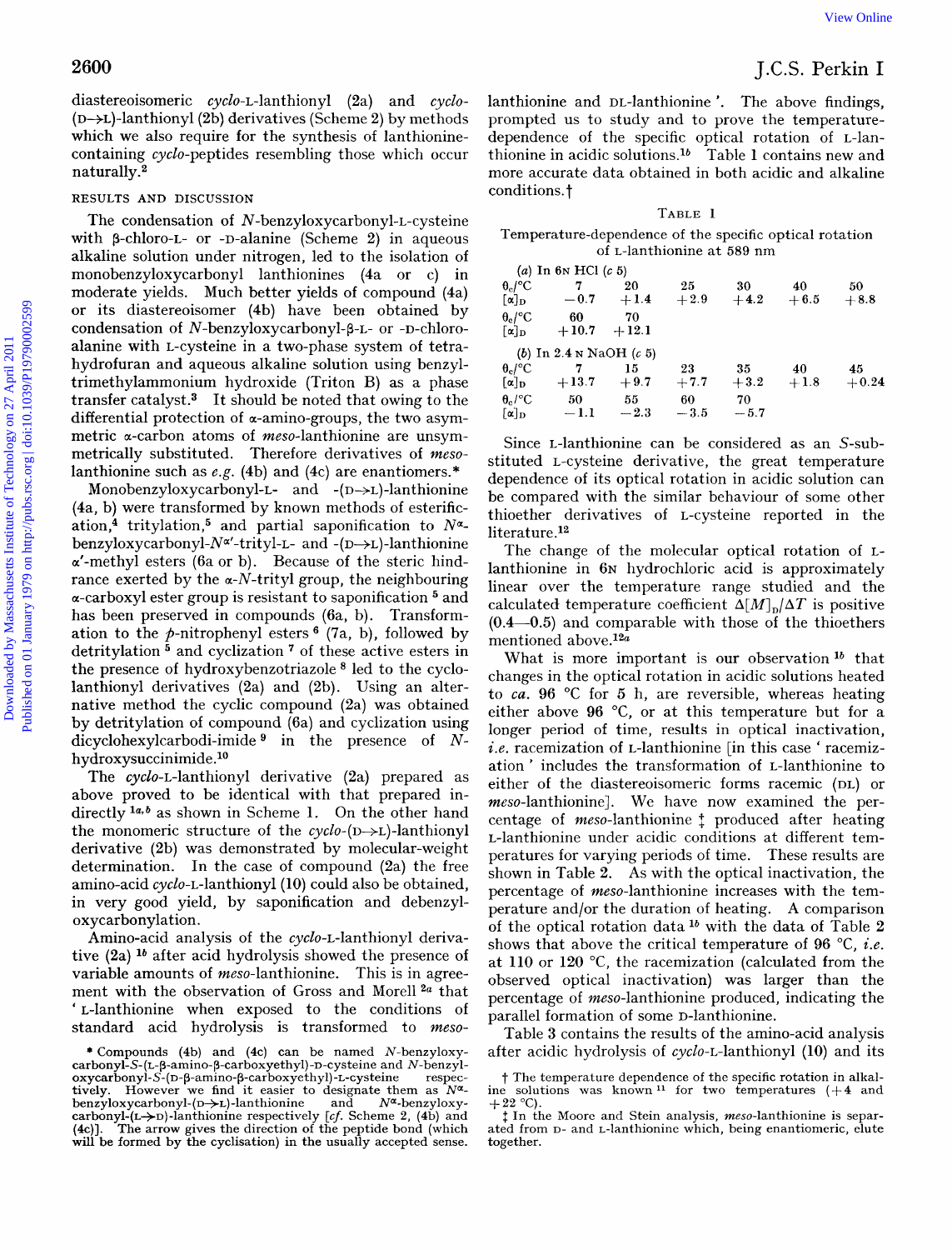

SCHEME 2 a = L,  $b = (D \rightarrow L)$  c =  $(L \rightarrow D)$ ,  $X^-$  = a, chloride, b, oxalate monoanions, HOB = N-hydroxybenzotriazole,  $Bzl = PhCH<sub>2</sub>$ , DCC = dicyclohexyldi-imide,  $HONp = p$ -nitrophenol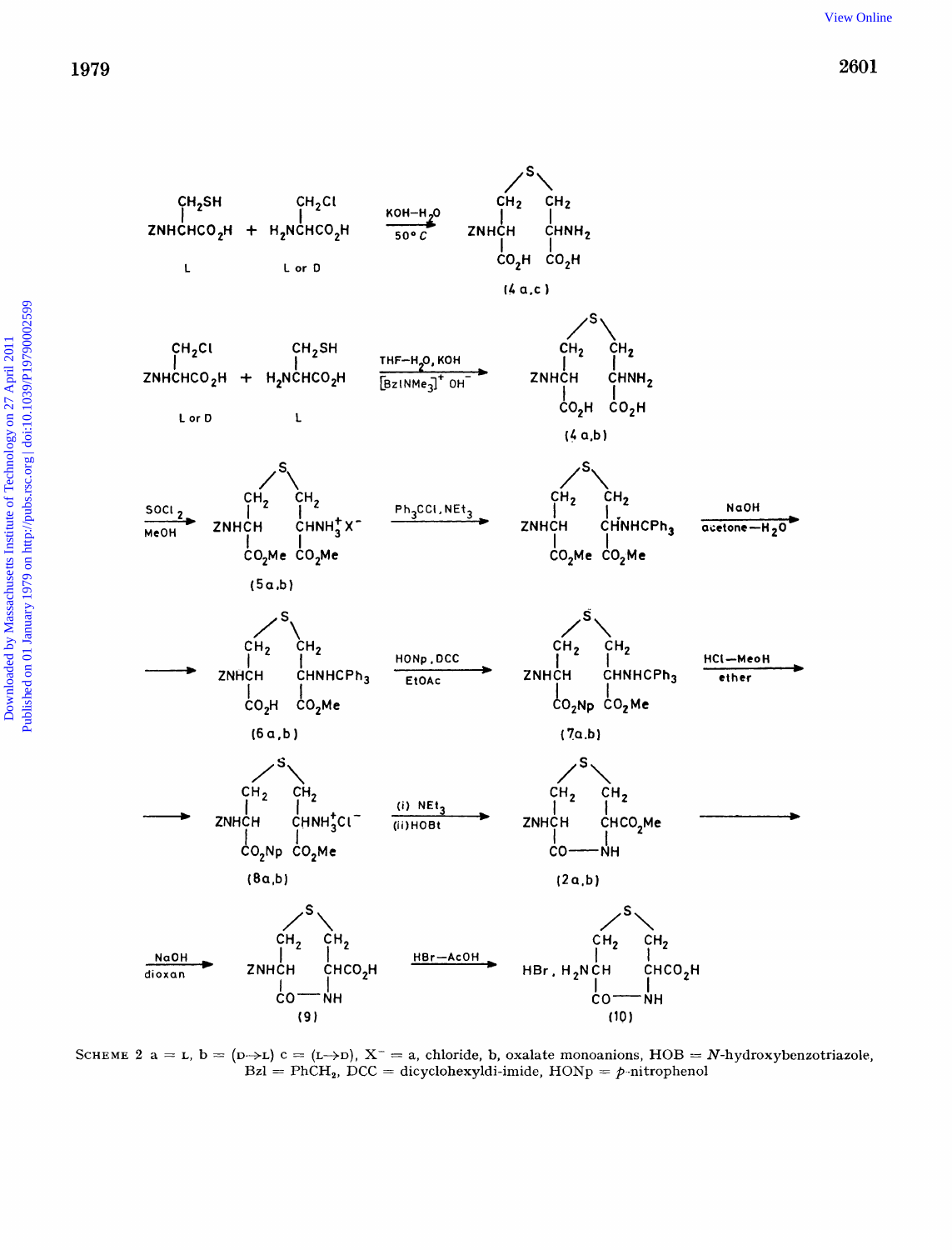# **2602** J.C.S. **Perkin** I

### TABLE **2**

Moore and Stein amino-acid analyses after heating acidic solutions of L-lanthionine

|                                                           |                                                                     |         |                                                                                                |                                                            |              |                                                                                               | <b>View Online</b>                                                                                               |  |
|-----------------------------------------------------------|---------------------------------------------------------------------|---------|------------------------------------------------------------------------------------------------|------------------------------------------------------------|--------------|-----------------------------------------------------------------------------------------------|------------------------------------------------------------------------------------------------------------------|--|
| 2602                                                      |                                                                     |         |                                                                                                |                                                            |              |                                                                                               | J.C.S. Perkin I                                                                                                  |  |
|                                                           |                                                                     | TABLE 2 |                                                                                                |                                                            |              |                                                                                               | a-proton sufficiently acidic to allow acid enol formation,                                                       |  |
|                                                           |                                                                     |         | Moore and Stein amino-acid analyses after heating acidic<br>solutions of <i>L</i> -lanthionine |                                                            |              |                                                                                               | resulting in racemization. In our opinion, a more<br>detailed study of the kinetics of racemization at different |  |
| Heating conditions                                        |                                                                     |         |                                                                                                | $meso-$                                                    |              |                                                                                               | temperatures could give an answer to the problem.                                                                |  |
| $\theta_c$ /°C                                            | t/h                                                                 | Acid    | Lanthionine<br>(%)                                                                             | Lanthionine<br>(%)                                         |              |                                                                                               | In conclusion, we note that during synthetic work<br>using open or cyclic L-lanthionine compounds, attention     |  |
| 20<br>96                                                  | 5                                                                   | a       | 100<br>97.8                                                                                    | $\bf{0}$<br>2.2                                            |              |                                                                                               | must be given to the applied temperature conditions in                                                           |  |
| 96                                                        | 15                                                                  | а       | 95                                                                                             | 5                                                          |              |                                                                                               | order to avoid changes in the configuration of the                                                               |  |
| 110                                                       | 6                                                                   | a       | 92.1                                                                                           | 7.9                                                        |              |                                                                                               | products. Moreover, the results on the content of                                                                |  |
| 110                                                       | 24                                                                  | a       | 75.8                                                                                           | 24.2                                                       |              |                                                                                               | lanthionine diastereoisomers after acidic hydrolysis of                                                          |  |
| 110                                                       | 48                                                                  | a       | 63.2                                                                                           | 36.8                                                       |              |                                                                                               |                                                                                                                  |  |
| 110<br>110                                                | 72<br>168                                                           | а       | 56.7<br>50.4                                                                                   | 43.3<br>49.6                                               |              |                                                                                               | lanthionine-containing peptides should also be inter-                                                            |  |
| 20                                                        |                                                                     | a<br>b  | 100                                                                                            | $\bf{0}$                                                   |              | preted in the light of the above results.                                                     |                                                                                                                  |  |
| 60                                                        | 5                                                                   | b       | 100                                                                                            | $\bf{0}$                                                   |              |                                                                                               |                                                                                                                  |  |
| 20                                                        |                                                                     | b       | 100                                                                                            | 0                                                          | EXPERIMENTAL |                                                                                               |                                                                                                                  |  |
| 96                                                        | 5                                                                   | b       | 98                                                                                             | 2                                                          |              |                                                                                               |                                                                                                                  |  |
| 96                                                        | 15                                                                  | b       | 93.3                                                                                           | 6.7                                                        |              |                                                                                               | M.p.s were taken for samples in capillary tubes. Optical                                                         |  |
| 96                                                        | 25                                                                  | b       | 90.4                                                                                           | 9.6                                                        |              |                                                                                               | rotations were measured with a Perkin-Elmer 141 auto-                                                            |  |
| 96                                                        | 45                                                                  | b       | 85.3                                                                                           | 14.7                                                       |              |                                                                                               | matic polarimeter (1-dm cell). Anhydrous solvents were                                                           |  |
|                                                           |                                                                     |         | $\bullet$ 6N HCl. $\bullet$ Acetic acid-concentrated HCl (1:1).                                |                                                            |              |                                                                                               | used for the coupling reactions. Evaporations were carried                                                       |  |
|                                                           |                                                                     |         |                                                                                                | two derivatives $(2a)$ and $(9)$ . It can be seen that the |              |                                                                                               | out under reduced pressure at $35-40$ °C. When necessary,                                                        |  |
|                                                           |                                                                     |         |                                                                                                | formation of meso-lanthionine from (2a) shows a similar    |              |                                                                                               | solutions in organic solvents were dried over sodium                                                             |  |
|                                                           |                                                                     |         |                                                                                                |                                                            |              |                                                                                               | sulphate. Before analysis, compounds were dried over                                                             |  |
| temperature- and time-dependence as from L-lanthionine.   |                                                                     |         | $P_2O_5$ at room temperature under high vacuum; elemental                                      |                                                            |              |                                                                                               |                                                                                                                  |  |
|                                                           | As expected, pure meso-lanthionine and the cyclo-                   |         |                                                                                                | analysis and the water content determination by the Karl   |              |                                                                                               |                                                                                                                  |  |
|                                                           | $(D \rightarrow L)$ -lanthionyl derivative (2b) showed racemization |         |                                                                                                |                                                            |              |                                                                                               | Fischer method were performed at the Analytical Laboratory                                                       |  |
| of the optical centres as revealed by amino-acid analysis |                                                                     |         |                                                                                                |                                                            |              |                                                                                               | of F. Hoffmann-La Roche and Co. Basle, Switzerland, under                                                        |  |
| after treatment with hot, strong acid (results not        |                                                                     |         |                                                                                                |                                                            |              |                                                                                               | the direction of Dr. A. Dirscherl. The molecular-weight                                                          |  |
| detailed here).                                           |                                                                     |         |                                                                                                |                                                            |              |                                                                                               | determination was performed at the Analytical Laboratory                                                         |  |
|                                                           |                                                                     |         |                                                                                                |                                                            | TABLE 3      |                                                                                               |                                                                                                                  |  |
|                                                           |                                                                     |         |                                                                                                |                                                            |              | Moore and Stein amino-acid analyses after acidic hydrolysis of cyclo-L-lanthionyl derivatives |                                                                                                                  |  |
|                                                           | Hydrolysed                                                          |         |                                                                                                | Hydrolysis conditions                                      |              | Lanthionine                                                                                   | meso-Lanthionine                                                                                                 |  |
|                                                           | compound                                                            |         | Acid                                                                                           | $0_c$ /°C                                                  | t/h          | (% )                                                                                          | (% )                                                                                                             |  |
|                                                           | $(2a)$ $\circ$                                                      |         | ь                                                                                              | 100                                                        | $\bf 5$      | 90.2                                                                                          | 9.8                                                                                                              |  |
|                                                           | $(2a)$ $\circ$                                                      |         | ь                                                                                              | 110                                                        | 24           | 73.0                                                                                          | 27.0                                                                                                             |  |
|                                                           | $(2a)$ $\circ$                                                      |         | b                                                                                              | 110                                                        | 36           | 65.3                                                                                          | 34.7                                                                                                             |  |
|                                                           | $(2a)$ <sup>a</sup><br>$(2a)$ $\circ$                               |         | ь<br>b                                                                                         | 110<br>110                                                 | 72<br>144    | 52.7<br>51.4                                                                                  | 47.3<br>48.6                                                                                                     |  |
|                                                           | $(2a)$ c                                                            |         | А                                                                                              | 100                                                        | -5           | 96.3                                                                                          | 37                                                                                                               |  |

### EXPERIMENTAL

**TABLE 3** 

| Hydrolysed        |      | Hydrolysis conditions |     | Lanthionine | <i>meso</i> -Lanthionine |
|-------------------|------|-----------------------|-----|-------------|--------------------------|
| compound          | Acid | $0_c$ /°C             | t/h | (%)         | (% )                     |
| (2a) "            | b    | 100                   | 5   | 90.2        | 9.8                      |
| (2a)              |      | 110                   | 24  | 73.0        | 27.0                     |
| (2a) "            |      | 110                   | 36  | 65.3        | 34.7                     |
| $(2a)$ $^a$       |      | 110                   | 72  | 52.7        | 47.3                     |
| (2a) "            |      | 110                   | 144 | 51.4        | 48.6                     |
| $(2a)$ $^c$       |      | 100                   | 5   | 96.3        | 3.7                      |
| $(2a)$ a,c        |      | 96                    | 5   | 97.3        | 2.7 <sup>e</sup>         |
| $(2a)$ $\sigma$   |      | 96                    | 15  | 93.2        | 6.8                      |
| $(2a)$ $^c$       |      | 96                    | 15  | 93.0        | 7.0                      |
| $(2a)$ $^c$       |      | 60                    | 5   | 99.5        | 0.5                      |
| $(2a)$ $^c$       |      | 60                    | 15  | 99.1        | 0.9                      |
| $(2a)$ $\circ$    |      | 60                    | 5   | 100.0       | 0.0                      |
| $(2a)$ $\circ$    |      | 60                    | 15  | 100.0       | 0.0                      |
| (9) c             |      | 60                    | 5   | 100.0       | Trace                    |
| $(9)$ $^{\circ}$  |      | 60                    | 15  | 98.9        | 1.1                      |
| $(10)$ $^{\circ}$ |      | 60                    | 5   | 100.0       | 0.0                      |
| $(10)$ $^{\circ}$ | ₫    | 60                    | 15  | 100.0       | Trace                    |

<sup>*4*</sup> Compound (2a) prepared indirectly.<sup>16</sup>  $\bullet$  6N HCl. <sup>*e*</sup> Compound (2a) prepared by direct synthesis (this paper). <sup>*4*</sup> Acetic acid-concentrated HCl (1:1). *<sup><i>e*</sup> Lanthionine isolated from a similar experiment was **lanthionine.** *Ib* 

Bláha *et al.*<sup>12a</sup> have interpreted the reversible high temperature dependence  $\dagger$  of the specific rotation of some S-substituted L-cysteine derivatives on the assumption that the sulphur substituent in the  $\beta$ -position acts as an additional optically active chromophore whose contribution is strongly dependent on temperature. Jacobson *et al.*<sup>12b</sup> give an explanation for the racemization of *e.g.* S-(2.4-dinitrophenyl)-L-cysteine in refluxing 6N HCl, assuming that the inductive effect of the positively charged sulphur atom at the  $\beta$ -position renders the

t **The highest temperature applied by these authors, as shown** 

**from the given results, was** *ca.* **90** "C.

of A. Bernhardt, Elbach, Germany. Amino-acid analyses were performed on samples of lanthionine or its derivatives after heating or hydrolysis in evacuated tubes. The analyses were carried out at the Biochemistry Department, Mount Sinai School of Medicine, New York, using a Beckman-Spinco amino-acid analyser (model 120C) according to the method of Spackman  $et al.^{13}$  For paper electrophoresis, an LKB-3276 apparatus was used, with Schleicher and Schüll 2043-B paper.  $R_F$  Values refer to t.l.c. on silica gel G (Fluka) containing 13% calcium sulphate in the following solvent systems (proportions by volume): (1) toluene-pyridine-acetic acid **(80** : 10 : 1); (2) methanoichloroformn-acetic acid-pyridine (80 : **10** : **1** : **5)** ; **(3)** butan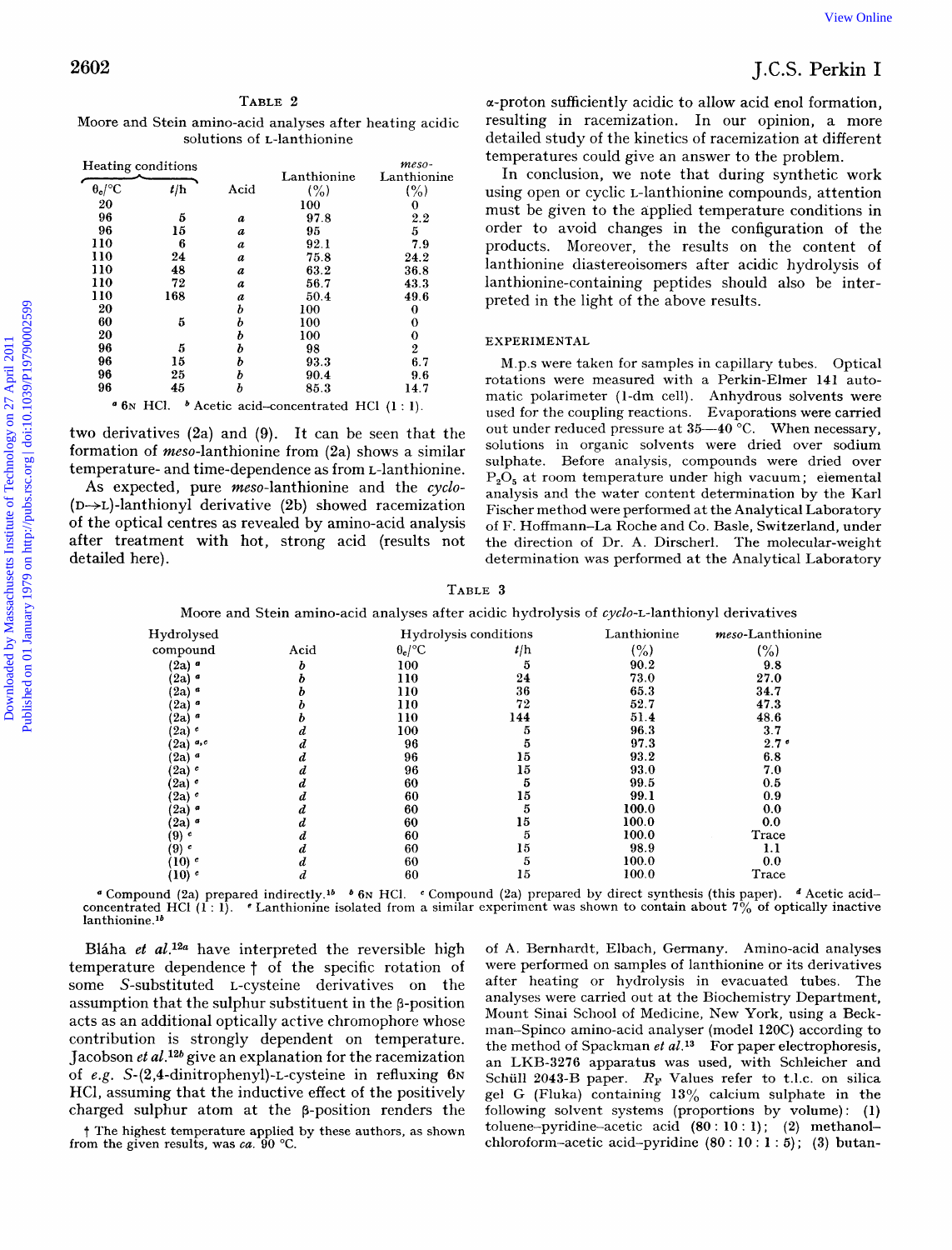1-ol-acetic acid-water  $(4:1:1)$ ;  $(4)$  butan-1-ol-acetic acid-water-pyridine (30 : **6** : 24 : 20) ; *(5)* methanol-pyridine  $(9:1)$ ; (6) chloroform-methanol  $(9:1)$ ; and  $(7)$  carbon tetrachloride-ethyl acetate (1 : 1). Plates were developed with ninhydrin solution  $[0.5\%$  in acetone-acetic acidwater  $(90:5:5)$ , with iodine or, in the case of the cyclocompounds, with rhodamine B solution **(1%** in ethanol) under a u.v. lamp.

Our preparations of lanthionine or its N-benzyloxycarbonyl derivatives showed a negative cysteine (cystine) nitroprusside test after sodium cyanide treatment of the compounds dissolved in ammonium hydroxide.

 $L$ -Lanthionine (yield 75%) was prepared according to the literature **l1** but starting from L-cysteine, instead of Lcystine, and  $\beta$ -chloro-L-alanine. By the same method and using  $\beta$ -chloro-D-alanine, meso-lanthionine (yield 55%) was also prepared.

 $N^{\alpha}$ -*Benzyloxycarbonyl*-(L→D)-lanthionine (4c) .-N-Benzyloxycarbonyl-L-cysteine *l4* (2.35 g, 9.2 mmol) was dissolved under nitrogen in water *(5* ml) containing potassium hydroxide (1.4 g, 25 mmol). To the solution, heated at 50 "C, P-chloro-D-alanine hydrochloride **l5** (1 *g,* 6.25 mmol) and potassium hydroxide (1.15 g, 20 mmol) in water (20 ml) were simultaneously added during 1 h. Stirring under nitrogen was continued for 3 h at room temperature. The mixture was diluted with water *(5* ml) and acidified with 5<sup>N</sup> hydrochloric acid to pH 1 at 25 °C. Unreacted *N***benzyloxycarbonyl-L-cysteine** was extracted twice into ether. After removal of the organic solvent under reduced pressure 4N potassium hydroxide was added to the aqueous layer, to pH 3.1. After 2 d at 4  $^{\circ}$ C, the precipitated crystalline product was collected by filtration, washed with water, and recrystallized from water-methanol  $(3:7, v/v)$ to give the *product* (0.8 g, 37%), m.p. 187-188 °C (decomp.);  $\left[\alpha\right]_n^{19} - 23.3^\circ$  *(c* 3 in 1N-HCl);  $R_F(3)$  0.5;  $R_F(4)$  0.5; aminoacid analysis after hydrolysis with concentrated hydrochloric acid-acetic acid  $(1:1)$  for 5 h at  $60$  °C: *meso*lanthionine  $100\%$ ; lanthionine, trace; at the same conditions for 15 h:  $meso$ -lanthionine 97.9%; lanthionine 2.1% (Found: C, 48.9; H, 5.3; N, 8.1.  $C_{14}H_{18}N_2O_6S$ requires C, 49.1; H, 5.3; *N,* 8.2%). 1979 [View Online](http://dx.doi.org/10.1039/p19790002599)<br>
1979 View Online (14:11.1): (6) betan-1-of-actic (49%), mp. 108-103 °C; falls  $\approx 260$ <br>
setter-with channel consideration in the setter control of Technology on 27 April 2012<br>
or the channel consideratio

*Na-Benzyloxycarbonyl-* **(D+L)** *-1anthionine* (4b) *.-(a)* To a solution of potassium hydroxide (1 g) in water **(3** ml) through which nitrogen had been bubbled for 10 min, L-cysteine hydrochloride (0.95 g, 6 mmol) was added. *(b)* At the same time a suspension of N-benzyloxycarbonylp-chloro-D-alanine dicyclohexylammonium salt ( 1.33 g, 3 mmol)<sup>16</sup> in ether was shaken in a separatory funnel with 0.2N sulphuric acid until it dissolved. The organic layer was washed with water  $(3 \times)$ , dried, and evaporated. The oily residue was dissolved in tetrahydrofuran (10 ml) and added under nitrogen and with vigorous stirring to the solution from *(a).* Triton B *3a* **(0.13** ml) was added and the mixture was heated at 70 "C under reflux for *5* h. Treatment of the mixture as under (4c) gave (at pH 2.7) a *solid*  which was filtered off and washed with water, ethanol, and ether, yield 0.68 g (68%), m.p. 200-201 °C (decomp.) after recrystallization from water-methanol  $(1:4)$ ;  $[\alpha]_0^{19}$  $+23.1^{\circ}$  (c 3 in IN-HCl);  $R_F$  the same as for compound (4c) [Found: C, 49.5; H, 5.4; *N,* **8.3;** S, 9.6. Required C, H, N as for (4c); **S,** 9.4%].

*N*<sup> $\alpha$ </sup>-*Benzoyloxycarbonyl*-*L*-lanthionine (4a).—(a) This was prepared by the method described for compound (4c) except that precipitation occurred at pH 2.8 and the mixture used for recrystallization was methanol-water **(3** : 2), yield **1** g

 $(46\%)$ , m.p. 192—193 °C;  $[\alpha]_n^{25}$  -22.7°;  $[\alpha]_n^{20}$  -24.3°  $[\alpha]_D^{-17}$  -25.1°;  $[\alpha]_D^7$  -27.8°  $(\tilde{c}^2 \text{ in } \text{1N-HCl})$ ;  $R_F(2)$  0.6;  $R_F^{\dagger}$  (3) 0.6;  $R_F$  (5) 0.7; amino-acid analysis after hydrolysis with concentrated hydrochloric acid-acetic acid (1 : 1) for *5* h at 60 "C: lanthionine 99.3%; meso-lanthionine 0.7%; at the same conditions for 15 h: lanthionine 98.4% ; *meso*lanthionine 1.6% (Found: C, 48.8; H, 5.4; *N,* **8.0;** S,  $9.3\%$ ).

*(b)* The title compound was also prepared as described for  $(4b)$ , yield  $75\%$ .

N<sup>a</sup>-Benzyloxycarbonyl-N<sup>a</sup>'-trityl-L-lanthionine Bisdiethyl*aininonium* **Salt.-N-Benzyloxycarbonyl-L-lanthionine** (4a) (1.7 g, *5* mmol) was dissolved in water (2 ml), diethylamine (2 ml), and isopropanol (4 ml), and trityl chloride (1.8 *g)*  was added with vigorous shaking in 12 portions during 1 h.<sup>5</sup> After a further 10 min stirring water (15 ml) was added and the mixture extracted twice with chloroform. **The**  combined organic layer \* was washed with water, dried, and evaporated to dryness. To the residual oil dissolved in ether a few drops of diethylamine were added and the precipitated solid was filtered off, triturated with ether, and recrystallized from acetone to give the title compound  $(0.4 \text{ g}, 11\%)$ , m.p. 150-154 °C. To remove some unreacted **N-benzyloxycarbonyl-L-lanthionine** the diethylammonium salt was shaken in a separatory funnel with ether and cold 0.1N-sulphuric acid. The organic layer was repeatedly washed with water and dried; diethylamine was added and the precipitated salt was crystallized from acetone-ether, m.p. 154—156 °C;  $[\alpha]_n^{29} + 8.9$ ° (c 2 in methanol); *Rp* (1) 0.15 (Found: C, 67.2; H, 7.6; *N,* 7.6;  $C_{41}H_{54}N_4O_6S$  requires C, 67.4; H, 7.45; N, 7.7%).

*Na-Benzyloxycarbonyl-L-lanthionine Dimethyl Ester Hydro* $chloride$   $(5a)$ .<sup>--</sup>A solution of compound  $(4a)$   $(6.3 g, 18.4$ mmol) in methanol (35 nil) containing thionyl chloride (3.45 ml) was stirred for 2 h at room temperature and then set aside overnight. The solvent was removed under reduced pressure, the residue was twice dissolved in methanol and evaporated to dryness, and finally it was dissolved in the necessary amount of hot methanol and the hydrochloride precipitated with an equal volume of ether. It was left at 4 "C, filtered off, washed with ether and recrystallized from methanol containing hydrogen chloride, and then ether, yield  $6.9$  g ( $92\%$ ), m.p. 183 °C (decomp.);  $[\alpha]_n^{24}$  -26.8° (c 2.3 in methanol);  $R_F$  (1) 0.1;  $R_F$  (5) 0.8; amino-acid analysis after hydrolysis with concentrated hydrochloric acid-acetic acid  $(1:1)$  for 5 or 15 h at 60°: lanthionine  $100\%$ ; meso-lanthionine  $0\%$  (Found: C, 47.1; H, 5.7; N, 6.8; Cl, 9.0; S, 8.0; OMe, 15.0. C<sub>16</sub>H<sub>23</sub>ClN<sub>2</sub>O<sub>6</sub>S requires C, 47.2; H, 5.7; *N,* 6.9; C1, 8.7; S, 7.9; OMe,  $15.25\%$ ).

*Na-Benzyloxycarbonyl-* ( **DjL)** *-1anthionine Dimethyl Ester Oxalate* (5b).—The hydrochloride was prepared as an oil by the method described for (5a). The ester salt was taken up in ether and treated with a saturated solution of potassium hydrogencarbonate. After shaking, the phases were separated and the ethereal layer was washed with water to neutral pH, dried, and evaporated. The residual oil appeared homogeneous by t.l.c.,  $R_F$  (6) 0.7. Attempts to prepare a crystalline hydrochloride were unsuccessful. To a cooled ethereal solution of the ester free base, **a**  solution of oxalic acid [l equiv. calculated on the *N***benzylosycarbonyl-(DjL)-lanthionine** used] in ether was

\* From the acidified (to pH 3) aqueous layer crystalline starting material (4a) (0.5 g, 30%) was isolated, m.p. 188 °C,  $[\alpha]_D^{20} - 24^\circ$  (c 2 in 1N-HCl),  $R_F$  (1) 0.0.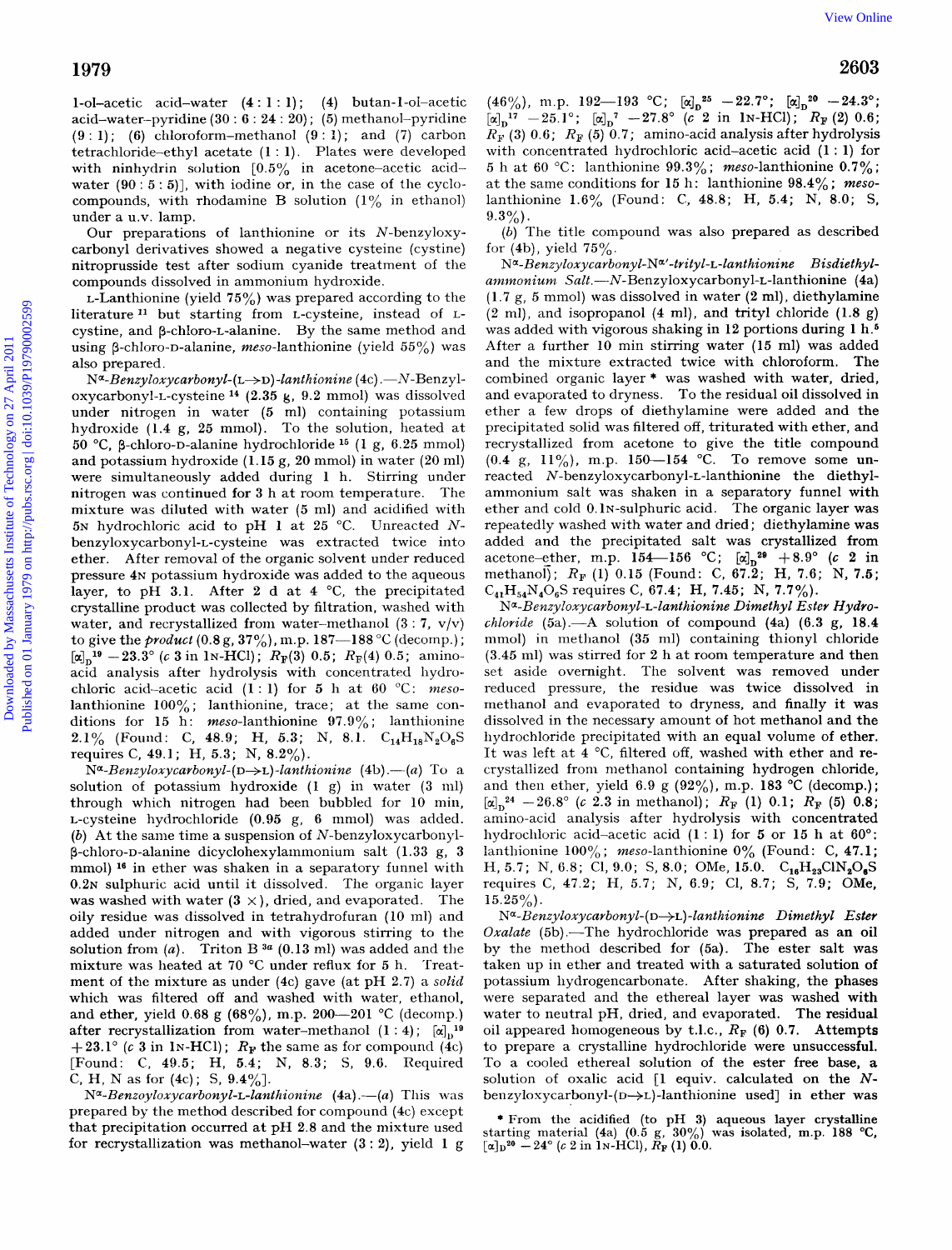added and the crystalline *oxalate* separated out. It was set aside overnight at 4 °C, filtered off, and recrystallized from methanol-ether (yield  $61\%$ ), m.p. 156-157 °C after recrystallization from isopropanol;  $\left[\alpha\right]_D{}^{30} + 30.8^\circ$  *(c 1 in*) methanol) (Found: C, 46.9; H, 5.0; N, 6.1; S, 7.0.  $C_{18}H_{24}N_2O_{10}S$  requires C, 46.95; H, 5.25; N, 6.1; S, 7.0%).<br> $N^{\alpha}$ -Benzyloxycarbonyl-N<sup>α'</sup>-trityl-L-lanthionine α'-Methyl  $N^{\alpha}$ -Benzyloxycarbonyl-N<sup>a</sup>'-trityl-L-lanthionine *Ester* (6a) .-- (a) *Tritylation*. The hydrochloride (5a) (2.04 **g,** *5* mmol) was dissolved in chloroforni (10 ml) by the addition of triethylamine (0.7 ml, *5* mmol) at *0* "C. Trityl chloride  $(1.54 \text{ g}, 5.5 \text{ mmol})$  and triethylamine  $(0.77 \text{ ml}, 5.5 \text{ mmol})$ mmol) were added and the mixture was stirred for **1** h at room temperature and set aside overnight. The mixture **was** partitioned between ether and water, the layers were separated and the organic phase was washed quickly with 0.5N sulphuric acid, water, 2M potassium hydrogencarbonate solution, and again with water (to neutral pH), dried, and evaporated to dryness. The residual oil of *Na-benzyloxycarbonyl-N<sup>a'</sup>-trityl-L-lanthionine dimethyl ester* (yield quantitative) was homogeneous on t.l.c.,  $R_F$  (1) 0.6. 28004<br>
16.5. Prichline on the system of out. It was Deter Hydrodoveds.-65 Enchine 1.C. SPENINE Commenter from the members of the Distribution from 2013 and the system of the system of the system of the system of the syste

(b) *Partial saponification*. To a solution of the above oily trityl derivative (20 mmol) in acetone (40 ml) potassium hydroxide ( $\ln$ , 21 ml) was added dropwise with stirring, over a period of 20 min. After another 30 min, the solution was diluted with water (120 ml) and extracted twice with ether. The separated aqueous layer, after removing the organic solvent under reduced pressure, was acidified with acetic acid until it gave a slight Congo Red reaction, whereupon the amorphous *monoester* separated out. Water was decanted and the solid residue was triturated in a mortar with dilute acetic acid, yield 10.5 g  $(80\%)$ , m.p. 70-80 °C,  $R_F$  (1) 0.3. To remove inorganic salts this product was dissolved in ether-ethyl acetate **(1** : 1) and the solution repeatedly washed with water. The organic layer was dried and evaporated to dryness. The residue was triturated with water, acidified with acetic acid, filtered oft, and dried in high vacuum over phosphorus pentaoxide, m.p. 80 °C (not sharp);  $\left[\alpha\right]_n^{27} + 38.9^\circ$  *(c* 2.5 in methanol) (Found: C, 68.2; H, 5.8; N, 4.6; S, *5.2;* OMe, **5.1.** *C,4H,4N,0,S*  requires C, 68.2; H, 5.7; N, 4.7; S, 5.35; OMe, 5.2%).

 $\alpha'$ -*Methyl Ester* (6b).—Tritylation of the oily hydrochloride, described for (5b), was performed as under (6a) and gave a homogeneous oil (yield  $88\%$ ),  $R_F$  (1) 0.6. Partial saponification was performed as described under  $(6a)$ . The oily crude *product* was dissolved in a small quantity of warm ether and some undissolved material filtered off; the ethereal solution was added with stirring and cooling, in small portions to light petroleum, and each time the precipitated solid was collected by filtration; yield 81%, m.p. 60-75 °C,  $\left[\alpha\right]_0^{25}$  + 77.3° (c 2.5 in methanol),  $R_F$  (1) 0.3.  $\bar{N}^{\alpha}$ -Benzyloxycarbonyl-N<sup>a</sup>'-trityl-(D->L)-lanthionine

N<sup>x</sup>-Benzyloxycarbonyl-L-lanthionine x'-Methyl Ester Hydro $chloride$ .—Compound (6a) (4 g, 6.7 mmol) was dissolved in acetone (18 ml) and concentrated hydrochloric acid (0.69 ml) was added with stirring. After 2 min the *hydrochloride* was precipitated with ether; yield 2.2 g  $(84\%)$ , m.p. 148-150 °C after reprecipitation from methanol-ethyl acetate;  $\lbrack \alpha \rbrack_{n}^{28}$  - 19.4°  $\lbrack c$  2 in methanol); paper electrophoresis  $(260 \text{ V}, 2.5 \text{ h})$  in the system 1N-hydrochloric acid  $(50 \text{ ml})$ -**1M-tris(hydroxymethy1)aminomethane (86.1** m1)-water (to **1** 1) (pH **7.5),** showed a single band which moved towards thecathode (Found: C, 45.3; H, 5.35; N, 6.9; S, 8.1; C1, 9.2. **C<sub>15</sub>H<sub>21</sub>N<sub>2</sub>O<sub>6</sub>SCl requires C, 45.9; H, 5.4; N, 7.1; S,** 8.2; C1, **9.0%).** 

 $N^{\alpha}$ -Benzyloxycarbonyl-L-lanthionine α-Phenacyl α'-Methyl

## J.C.S. Perkin I

*Diester Hydrochloride.-(a) Esterijication.* The monoester (6a) (3 g, 5 mmol) was dissolved in ethyl acetate (12 ml); triethylamine (0.7 ml) and phenacyl bromide (1 g) were added at 0 "C and the solution was set aside overnight. The mixture was diluted with ethyl acetate, triethylamine salt was removed by filtration, and the filtrate was washed repeatedly with water, dried, and evaporated to give **a**  homogeneous oil of  $N^{\alpha}$ -benzyloxycarbonyl- $N^{\alpha}$ -trityl  $\alpha$ phenacyl  $\alpha'$ -methyl diester (yield quantitative):  $R_{\rm F}$  (1) 0.6.

(b) *Detritylation*. To the above oily diester dissolved in a mixture of methanol (50 ml) and ethyl acetate (5 nil) hydrogen chloride in methanol (4.55<sub>N</sub>, 1.25 ml) was added and the solution was set aside overnight at room temperature. The solvent was evaporated off, the residue triturated with light petroleum, and the supernatant liquid decanted off. After addition of ethyl acetate and stirring the oily product solidified  $(1.45 \text{ g}, 57\%)$ . It was recrystallized from isopropyl alcohol, m.p.  $96-99$  °C;  $\alpha \sqrt{2}$ <sup>18</sup>  $-19.7^{\circ}$  (c 2 in methanol);  $R_F$  (1) 0.1 (Found: C, 54.0; H, 5.7; N, 5.15; S, 6.1; Cl, 6.4.  $C_{23}H_{27}C1N_2O_7S$  requires C, 54.1; H, 5.3; N, 5.5; S, 6.3; Cl,  $6.9\%$ ).

 $N^{\alpha}$ -*Benzyloxycarbonyl-L-lanthionine α-p-Nitrophenyl α'-Methyl Diester Hydrochloride* (8a) .- (a) *Esterification*. The monoester (6a) (7.5 g, 12.5 mmol) was dissolved in ethyl acetate (23 ml); the solution was cooled to 0  $\degree$ C and  $p$ nitrophenol (2.1 g) and **dicyclohexylcarbodi-iniide** (2.0 g) were added. The mixture was stirred for 30 min at  $0^{\circ}$ C. for 3 h at room temperature, and was then set aside overnight. Ether (150 nil) was added and the dicyclohexylurea was filtered off. Acetic acid  $(50\%, 0.2 \text{ ml})$  was added to the filtrate and the solution was washed with cold water, 2M-sodium hydrogencarbonate solution, and again with water, and then dried and concentrated to give *N<sup>x</sup>*-benzyloxy- $\alpha$ *-arbonyl-N<sup>x'</sup>-trityl-t-lanthionine* x-p-nitrophenyl x'-methyl *diester* (7a) as an oil (yield quantitative);  $R_p$  (1) 0.6.

(b) *Detvitylation.* The above diester (7a) was dissolved in ether (20 ml) and hydrogen chloride in methanol **(4.55~,**  3 nil) was added. The hydrochloride (8a) separated out as an oil, which solidified after stirring for 3 h. It was set aside overnight at **4** "C, filtered off, triturated repeatedly with ether, and reprecipitated from dimethylformamideethyl acetate (5.2 g, 80%), m.p. 157—158 °C;  $[\alpha]_p^{19} - 25.7^\circ$  $(c 2$  in dimethylformamide) (Found: C,  $49.2$ ; H,  $4.7$ ; N, 8.3; S, 6.2; Cl, 6.8.  $C_{21}H_{24}CIN_{3}O_{8}S$  requires C, 49.1; H, **4.7;** *N,* 8.2; *S,* 6.2; C1, 6.9%).

 $N^{\alpha}$ -*Benzyloxycarbonyl*- $N^{\alpha}$ -trityl-(D->L)-lanthionine  $\alpha$ -p-*Nitrophenyl a'-Methyl Diester (7b)*.-This was prepared from the monoester **(6b)** as described for (7a). 'The oily diester was solidified from ethanol-water (1 : 1), m.p.  $58-$ 70 °C;  $[\alpha]_p^{30} + 76.5$ ° (*c* 2.3 in ethyl acetate);  $R_F$  (6) 0.9; *RT"* (7) 0.9 (Found: C, *66.5;* H, 5.3; N, 5.8; S, 4.5.  $C_{40}H_{37}N_3O_8S$  requires C, 66.75; H, 5.2; N, 5.8; S, 4.45%).

 $N^{\alpha}$ -Benzyloxycarbonyl-(D->L)-lanthionine  $\alpha$ -p-Nitrophenyl  $\alpha'$ -*Methyl Diester Hydrochloride* (8b) .-This was prepared from the  $N^{\alpha}$ -trityl diester (7b) as described for (8a). The crude product (yield 80%) was purified by reprecipitation (twice) from methanol-ether, m.p.  $181-183$  °C (sinters at 180 °C);  $[\alpha]_D^{19} + 36.2^{\circ}$  *(c 2 in dimethylformamide)* (Found: C, 48.9; H, 4.6; N, 8.2; Cl, 7.1.  $C_{21}H_{24}CIN_3SO_8$  requires C, 49.1; H, 4.7; N, 8.2; Cl,  $6.9\%$ ).

*N-Renzyloxycavbowyl-cyclo-L-lanthionyl Methyl Ester* (2a). *-(a)* **Na-Benzyloxycarbonyl-L-lanthionine** a'-methyl ester hydrochloride (2.1 g, 5.35 mmol) was dissolved in dimethylformamide (430 ml). To the solution, cooled to  $-15$  °C, were added successively a triethylamine solution (0.75 ml)